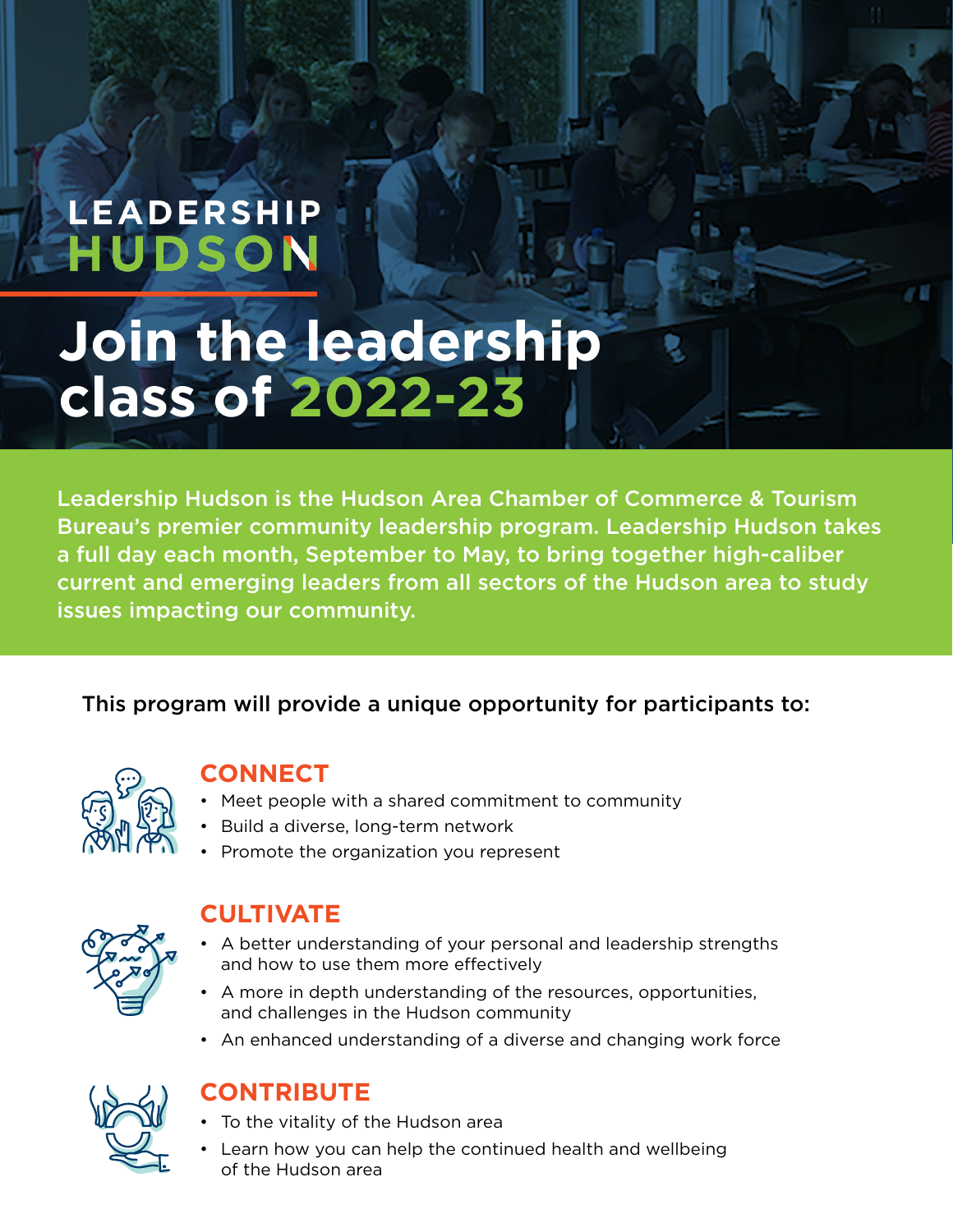# **LEADERSHIP HUDSON**

## **Leadership Hudson is seeking 25 individuals who:**

- Are committed, motivated, and interested in serving the Hudson area in volunteer, appointed, or elected leadership roles.
- Are willing to commit the time and energy to attend all topic days and complete the program.



- Are representative of a cross section of businesses, professions, organizations, government, education, cultures, religions, ethnicities, and socio-economic backgrounds.
- Desire to identify their own leadership styles, strengths, motivators, and stressors.

#### **Application Process**

- Nominations for prospective program participants are accepted on an ongoing basis. Prospects may nominate themselves.
- Applications for the 2022 2023 program will be accepted until **August 1, 2022**.
- Notification of selection for the program will be made by **August 15, 2022**.
- Program tuition is **\$995 for members (\$1,295 for non-members)**.
- Classes will be meeting in person but will adhere to federal, state, and city guidelines regarding COVID – 19.

**See the application at HudsonWI.org Questions? Contact Wendy@HudsonWI.org or 612.501.0377**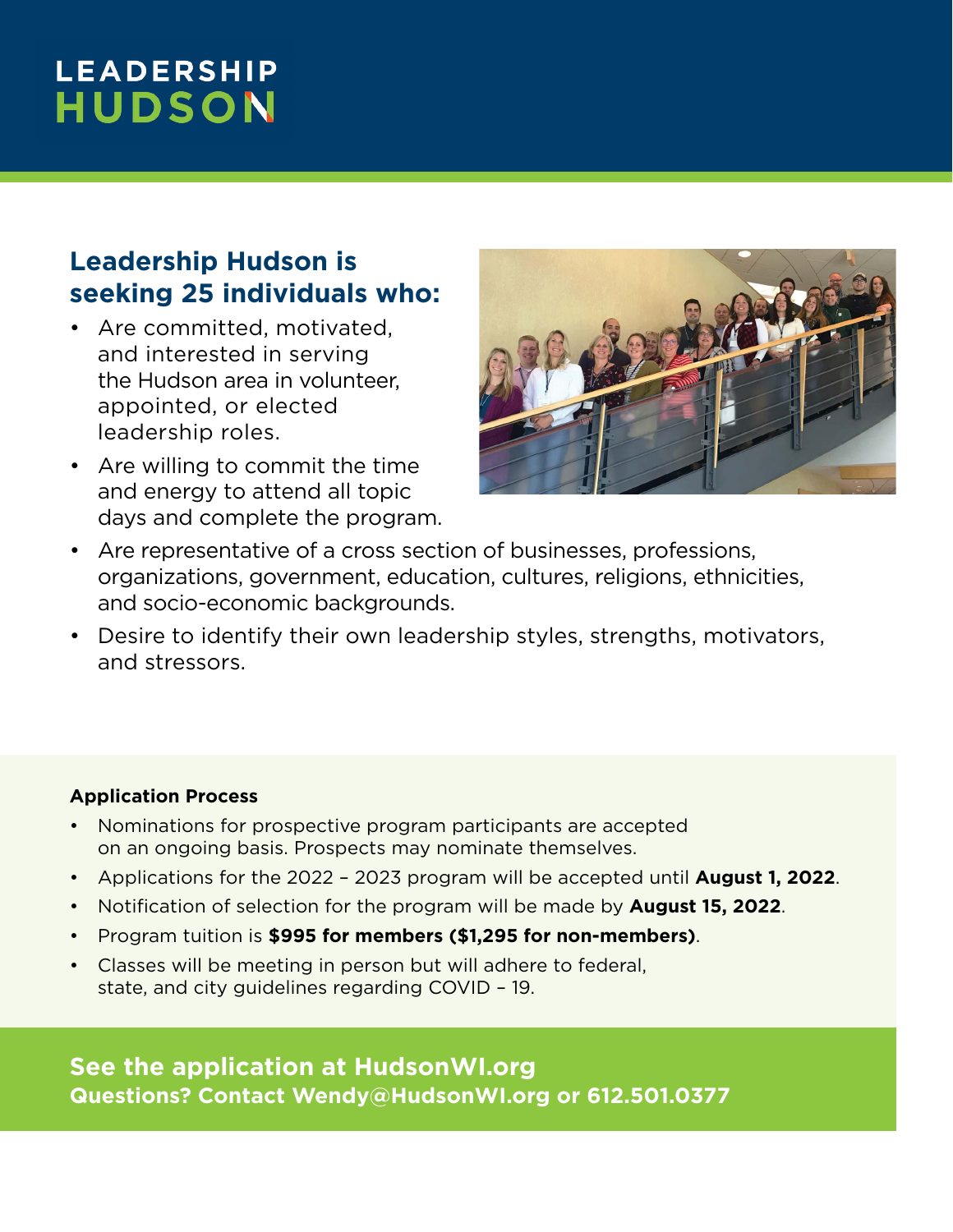# **AN HUDSON AREA**

## 2022 – 2023 **Leadership Hudson Schedule**

- **Tuesday, September 20** Leadership Hudson Kick Off
- **Tuesday, October 18** Community Life
- **Tuesday, November 15** Business & Industry/Economic Development
- **Tuesday, December 13** Education
- **Tuesday, January 17** Health & Human Services
- **Tuesday, February 21**  Government
- **Tuesday, March 21** Arts & Culture/Leadership Development
- **Tuesday, April 18** Environment/Natural Resources/Leadership Development
- **Tuesday, May 16**  Leadership Reflection Day, and Graduation Celebration



The program is held one day a month generally 8:30 am – 3:00 pm. Monthly attendance is mandatory. In addition to presentations/ discussions, tours will be included. (Program topics and content subject to change.)